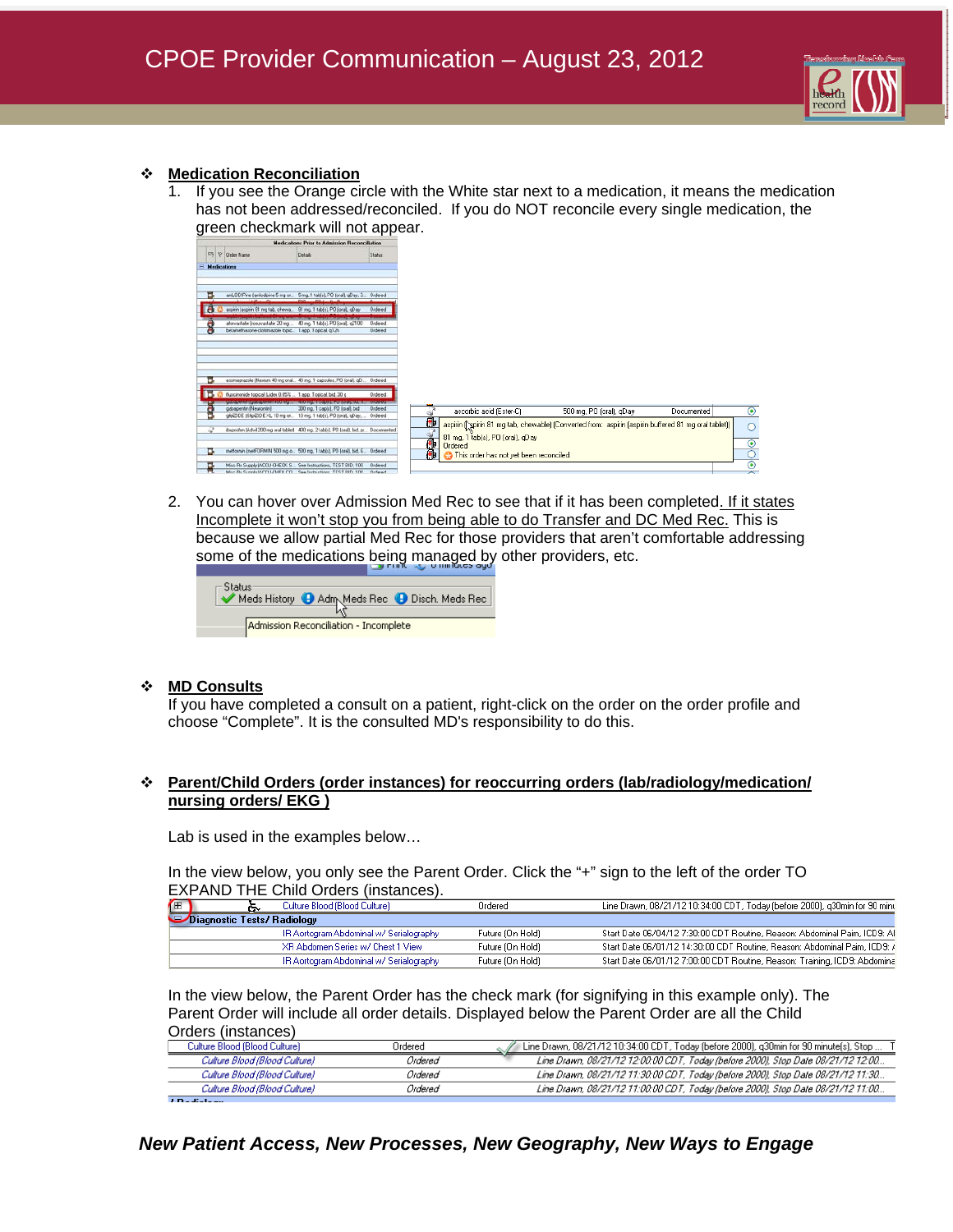

If the MD or Nurse needs to Discontinue a test (while the patient is still in-house), they need to DC the Parent Order. This will cancel any future instances also. Cancelling the Parent Order **WILL NOT** cancel any instances timed prior to the cancel time of the Parent Order. The system will not cancel those automatically because it has no way of knowing that these orders won't actually be carried out. The (system) assumption is that if they are in the past, they should be acted on unless the order/instance is manually canceled. This can be done manually if the status is "Ordered". Otherwise, lab needs to remove those instances if they are (in Millennium) in any other status than "Ordered". In other words if they are "In Process", "Received", or "Completed"/"Pending Complete", etc., the Lab has to do the cancel (the option to cancel/DC will be "dithered" in Cerner Power Chart). Here are the steps to cancel the instances that are cancelable. In the example below, the Parent Order was cancelled. The system cancelled any future Child Orders but didn't cancel the instance that the time was past. (Order was discontinued at 1105 and the first instance was for 1100)

| <b>Discontinue</b>                                                                     |             |  | $08/21/2012 - 11:05$ CDT |              |                                                                               |  |
|----------------------------------------------------------------------------------------|-------------|--|--------------------------|--------------|-------------------------------------------------------------------------------|--|
| Entered and electronically signed by Testing CPOE, CPOE RN on 08/21/2012 at 11:02 CDT. |             |  |                          |              |                                                                               |  |
|                                                                                        | CBC no diff |  |                          | Discontinued | Blood, 08/21/12 10:56:00 CDT, Today (before 2000) collect, g4hr for 12 hr, St |  |
|                                                                                        | CBC no diff |  |                          | Canceled     | Blood, 08/21/12 19:00:00 CDT, Today (before 2000) collect, Stop Date 08       |  |
|                                                                                        | CBC no diff |  |                          | Canceled     | Blood, 08/21/12 15:00:00 CDT, Today (before 2000) collect, Stop Date 08       |  |
|                                                                                        | CBC no diff |  |                          | Ordered      | Blood, 08/21/12 11:00:00 CDT, Today (before 2000) collect, Stop Date 06       |  |

To cancel an instance in the past that is in an ordered status, Right-click on the instance you wish to cancel, then click "Cancel/DC" from the drop-down.



Add Cancel Reason and sign the order.



*New Patient Access, New Processes, New Geography, New Ways to Engage*